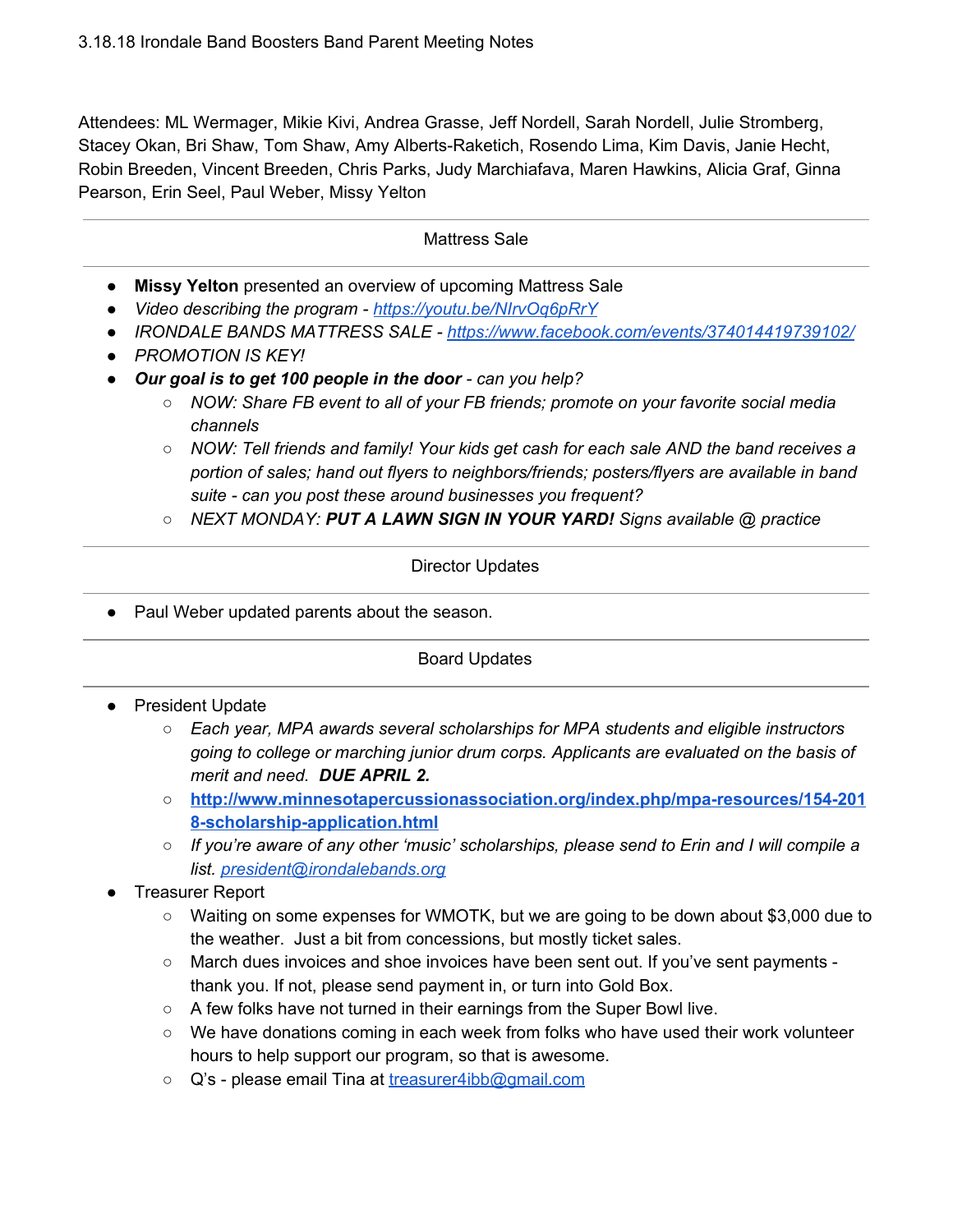## Volunteer Needs

- NEEDS OPEN
	- Info Night Help!
		- Parent volunteers to help with sign in, staffing various stations etc.
		- Connect with Alicia Graf tonight, or post meeting.
		- Help us grow the band!
	- Golf Tourney/Fundraising
		- Be part of a committee to solicit businesses for hole sponsorship, donations and prizes. Work with Chris Elscot and Kathy Graf for planning and with the board to fit into the overall sponsorship plan. Email/contact Erin to help.
	- Business Sponsorship
		- *■ If anyone can help with this, we need someone who can lead this for 2018. It's an important program for the Boosters as we are engaging businesses in our community, and last year we raised over \$6,000! We'd like to meet that goal again in 2018. More info forthcoming!*
	- Semi-Trailer Driver (update)
		- *■ Working through options with Morrell.*
	- Grocery Bagging + Dine Outs (April forward)
	- *○ Judy suggested we communicate to parents how important fundraising events are to the band, and how much money they bring in. Also can we communicate duties better.*

Fundraising

- Grocery Bagging
	- March 25 at Northtown from 10am-6pm
	- **○ <https://www.charmsoffice.com/charms/volunteerR.asp?s=irondalehsb&v=4114502>**
	- *○ Sarah noted we have a lot of help already from the color guard, however we still need parent and student help for this event -- shifts are short, please take a few hours to help out!*
- Dine Out Events
	- Arden Hills Davanni's Tues Mar 20 from 4-8; 20%
	- New Brighton Taco Johns TBD
	- St Anthony Chipotle TBD
- **Mattress Sale** 
	- April 14, Same day as DL send off show
	- IHS Cafeteria
- *● Drive4U - April 28th, More info coming from Robin Breeden*
- Scrip
- Swing Dance May 5th, Irondale High School; Mark your calendar for a super fun evening!
- Golf Tourney Working on July 14 date
- Superbowl Live -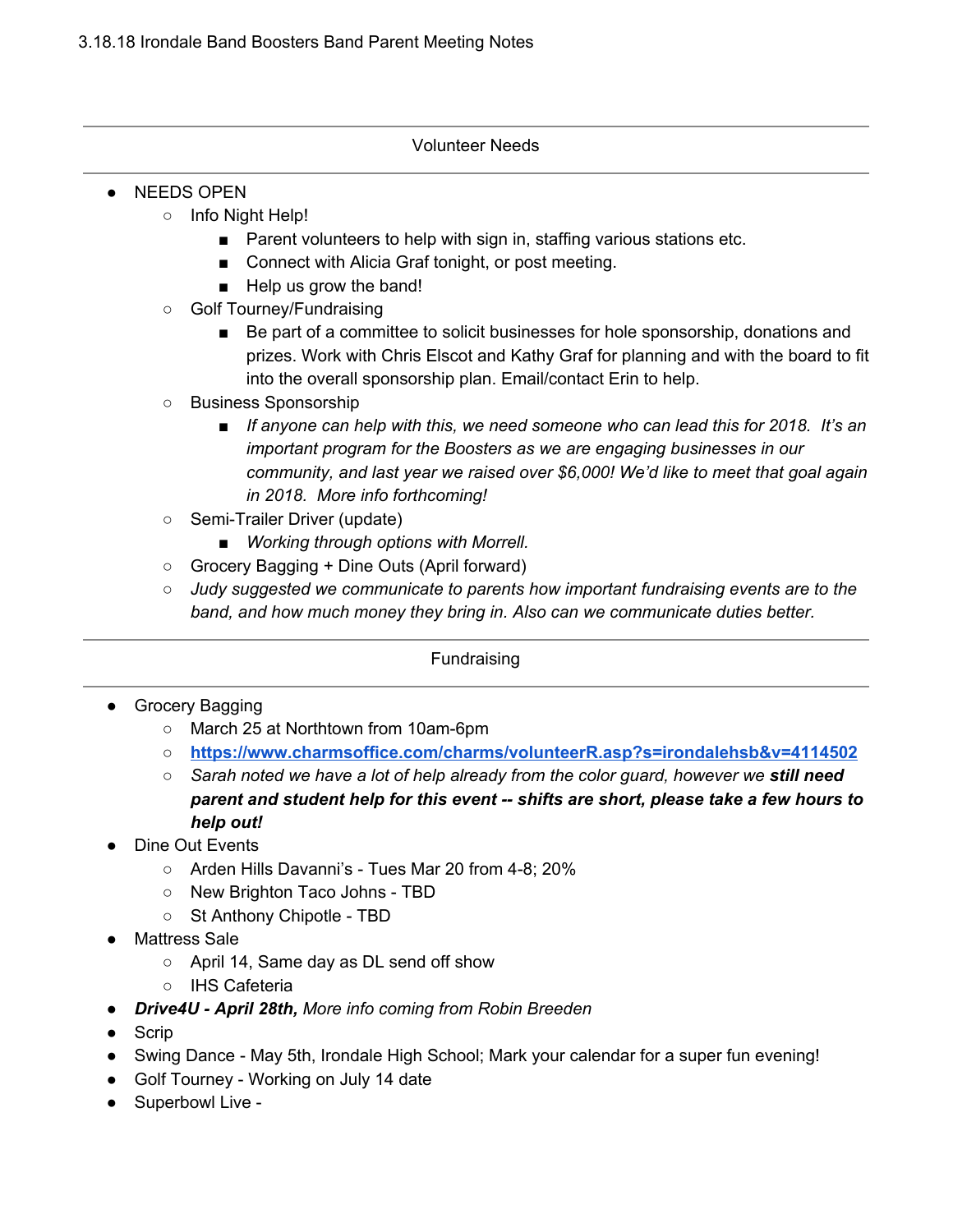○ Volunteers, please send payment if you are planning to donate your paycheck

Winter Program Update - Logistics

- Registration, Health Forms no updates
- Rosters emailed out several weeks ago
- Uniforms & Props no updates
- Merchandise Orders completed
- DL Show Shirts delivered before spring break
- Season photos **<https://sites.google.com/site/marchingknightsirondale/>**
- Meals -
	- Drumline
		- Mar 24 meal provided
		- Mar 31 Food stop
		- Apr 7 meal provided
		- Apr 14 meal provided
		- Apr 18-22 some food provided; kids provide  $\sim$  4 meals
		- Color Guard
			- March 24 meal provided
			- March 31 ?
			- April 7 meal provided
			- Apr 11-14 meal plan TBD

Winter Program Update - Drumline and Color Guard

# ● Drumline

- Transportation Logistics
	- Bussing to Dayton reserved
- KEY DATES
	- February 17 Henry Sibley
	- February 24 WMOTK @ Irondale
	- March 3 WGI Regional- Cokato
		- Prelim and Final
	- **■ March 24 - MPA Prelims- Burnsville**
	- **■ March 31- RCR Show- Champlin Park**
	- **■ April 3 - Marching Band Info/Reg Night**
	- **■ April 7- MPA Championship- St. Cloud**
	- **■ April 14 - WGI Send-Off Show**
	- **■ April 18-22 - WGI Championship- Dayton, OH**
	- **■ Drumline Banquet -- no date confirmed**
- Color Guard
	- Busses reserved
	- Shows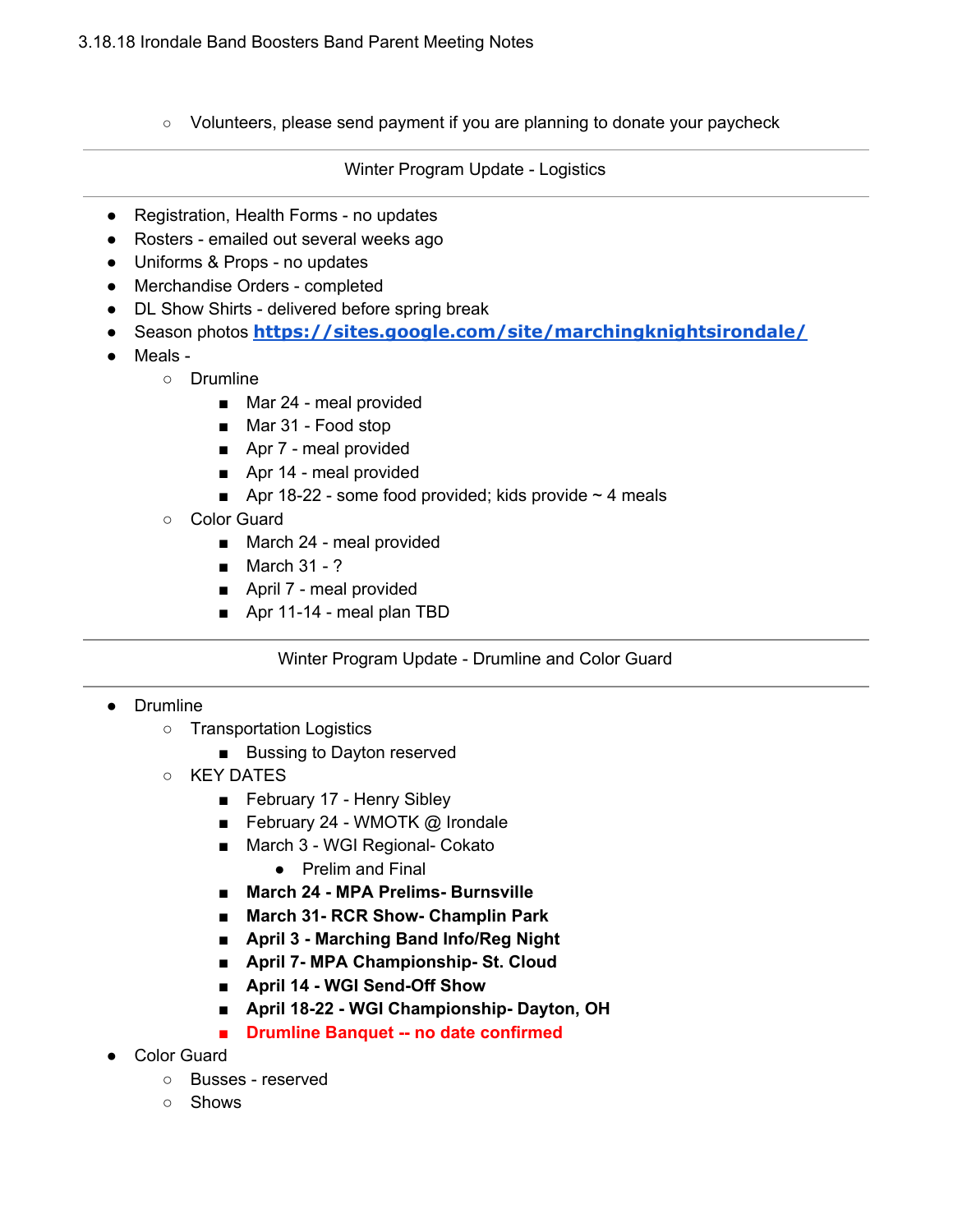- January 27 Premiere Show- Minnetonka High School
- February 3 MBI Show- South St. Paul
- February 10 Sauk Rapids
- February 24 WMOTK @ Irondale
- March 3 Coon Rapids
- **■ March 24 - Eden Prairie**
- **■ March 31 - ?**
- **■ April 3 - Marching Band Info/Reg Night**
- **■ April 7- North Star Circuit Show- TBD**
- **■ April 10 - WGI Send-Off Show (not April 9)**
- **■ April 11-15 - WGI Championship- Dayton, OH**
- **■ April 19 - CG Banquet**
- *○ Question was raised about whether this meeting is drumline-only, or for both color guard and drumline. Erin confirmed the meeting is for all Boosters, regardless of what group they are in. The agenda includes item pertaining to color guard, drumline, and some curricular band items. Eric Thill noted that Becky has been short-staffed this season, so that may be getting in the way of her attendance at this meeting. Erin noted Jessica has been communicating regularly with color guard parents (middle school and high school) via detailed, weekly emails, so parents are getting information more frequently than is provided at the band parent meetings.*
- *○ If you have suggestions or topics for the band parent meeting, please contact Erin or Stacey.*

# Winter Program Update - WMOTK

- Chair Update **Andrea and Kurt Grasse**
	- *○ Andrea gave a brief update of the event. Several color guards didn't come due to the weather. Concessions were on target, even though fewer people attended than expected. Andrea thanked all of the chairs and committees for their help in putting on a great show. They could not do it without parents. The chair position/s are open for next year.*
	- *Erin thanked Andrea and Kurt for their leadership and work in putting on another amazing show, and ensuring things went smoothly.*
	- *What was feedback from the groups that came for the drumline clinic? Paul sent a survey but no one has responded. Feedback at the show was positive. Paul said having the KHS team here to give input to the show was great, due to the team 'getting' what his vision was, and providing ideas and suggestions to make the show better. Feedback from the kids was that having the clinicians for two hours was amazing!*

Winter Program Update - WGI

- Drumline **Alicia Graf + Missy Larson**
	- Hotel